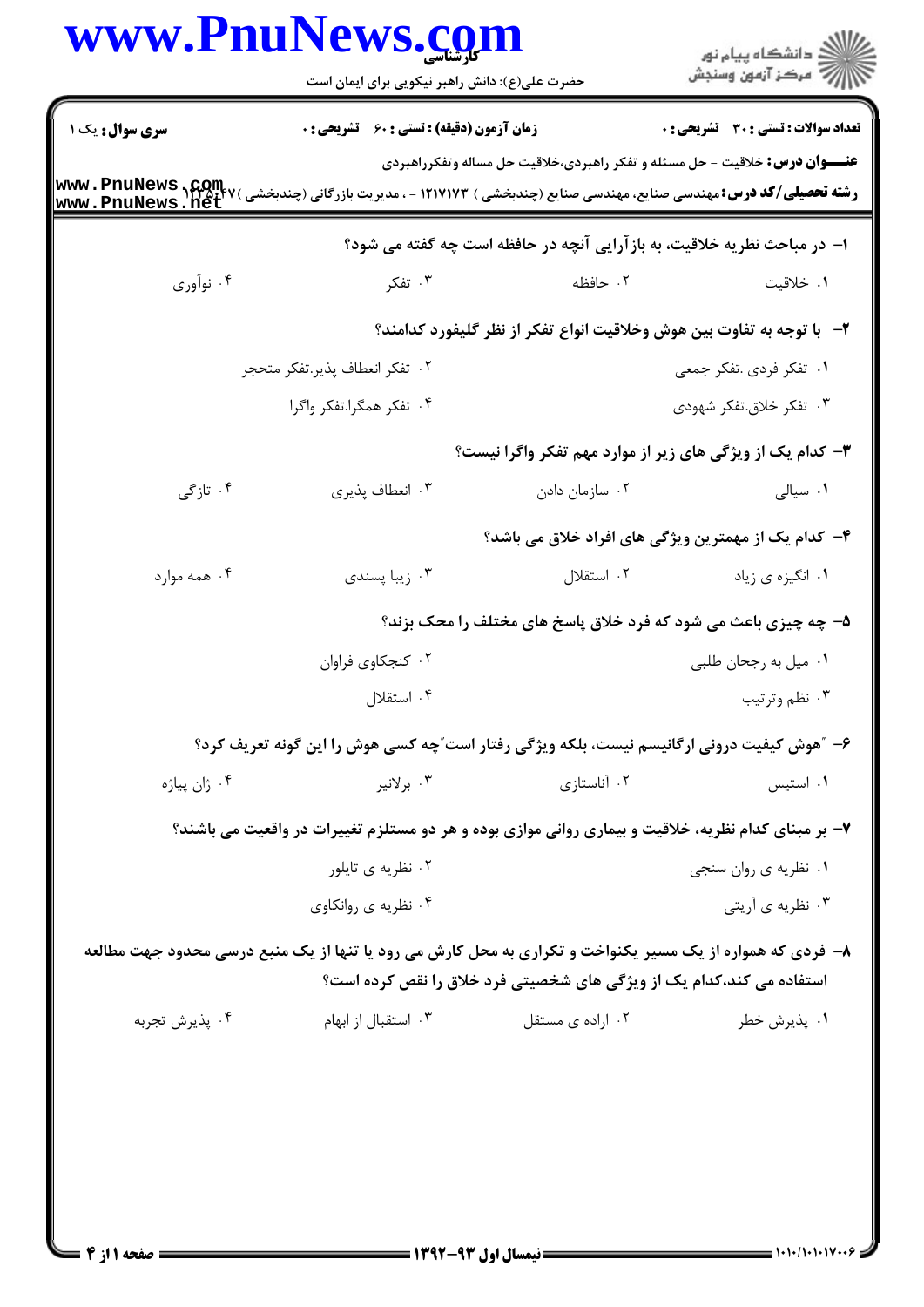| www.PnuNews.com        |                                                                       |                                                                                                                                                    | ر<br>دانشڪاه پيام نور)<br>اڳ مرڪز آزمون وسنڊش      |
|------------------------|-----------------------------------------------------------------------|----------------------------------------------------------------------------------------------------------------------------------------------------|----------------------------------------------------|
|                        | حضرت علی(ع): دانش راهبر نیکویی برای ایمان است                         |                                                                                                                                                    |                                                    |
| <b>سری سوال : ۱ یک</b> | <b>زمان آزمون (دقیقه) : تستی : 60 ٪ تشریحی : 0</b>                    |                                                                                                                                                    | <b>تعداد سوالات : تستی : 30 ٪ تشریحی : 0</b>       |
|                        |                                                                       | <b>عنـــوان درس:</b> خلاقیت - حل مسئله و تفکر راهبردی،خلاقیت حل مساله وتفکرراهبردی                                                                 |                                                    |
|                        |                                                                       | <b>رشته تحصیلی/کد درس:</b> مهندسی صنایع، مهندسی صنایع (چندبخشی ) ۱۲۱۷۱۷۳ - ، مدیریت بازرگانی (چندبخشی ) www . PnuNews ,net<br> www . PnuNews . net |                                                    |
|                        |                                                                       | ۹– کدام گزینه در مورد پرورش خلاقیت صحیح <u>نمی</u> باشد؟                                                                                           |                                                    |
|                        |                                                                       | ۰۱ تشویق انگیزه ی درونی فرد از راهبردهای پرورش خلاقیت است.                                                                                         |                                                    |
|                        |                                                                       | ۰۲ عدم کنترل زیاد اعمال فرد از راهبردهای پرورش خلاقیت است.                                                                                         |                                                    |
|                        |                                                                       | ۰۳ طرح سوالهایی با پاسخهای عادی و یکنواخت از راهبردهای پرورش خلاقیت است.                                                                           |                                                    |
|                        |                                                                       | ۰۴ برای پرورش خلاقیت برنامه های بارش مغزی ترتیب دهید.                                                                                              |                                                    |
|                        |                                                                       | ∙ا− کدامیک از آزمون های خلاقیت بر پایه ی تداعی اندیشه ها ساخته می شود؟                                                                             |                                                    |
| ۰۴ أزمون سعي و خطا     | ۰۳ آزمون تشابه                                                        | ۰۲ آزمون کلامی                                                                                                                                     | ٠١ آزمون ژان لويي                                  |
|                        |                                                                       |                                                                                                                                                    | 11- از نظر دیویی حل مسئله چگونه تعریف می شود؟      |
|                        | ۰۲ غلبه بر موانع                                                      |                                                                                                                                                    | <b>۱.</b> دستیابی به هدف                           |
|                        | ۰۴ کوشش و خطا                                                         |                                                                                                                                                    | ۰۳ برخورد با شرایط زندگی                           |
|                        |                                                                       | ۱۲- کدام یک از مسئله های زیر از انواع مسئله های بد تعریف شده اند؟                                                                                  |                                                    |
|                        | ٠٢ مجموع زواياى داخلى يک مثلث چقدر است؟                               |                                                                                                                                                    | $(0 \times T) + (7 + 7) = ?$ .                     |
|                        | ۰۴ چند اتم اکسیژن در مولکول آب می باشد؟<br>۰۳ علل بیکاری چه چیزی است؟ |                                                                                                                                                    |                                                    |
|                        |                                                                       |                                                                                                                                                    | ۱۳- از نظر دیویی اولین مرحله ی حل مسأله چیست؟      |
|                        | ۰۲ ارايه ي فرضيه                                                      |                                                                                                                                                    | ٠١ تعريف مسأله                                     |
|                        | ۰۴ طراحي فرضيه                                                        |                                                                                                                                                    | ۰۳ مواجه شدن با مسأله                              |
|                        |                                                                       | ۱۴– در مکتب ثرندایک حل مسئله مبتنی بر کدام گزینه است؟                                                                                              |                                                    |
| ۰۴ فرآیند شناختی       | ۰۳ فرضيه سازي                                                         | ۰۲ بینش                                                                                                                                            | ۰۱ کوشش و خطا                                      |
|                        |                                                                       | <b>۱۵</b> - کدام یک از موارد زیر جزء مهمترین روش های اکتشافی حل مسأله نیست؟                                                                        |                                                    |
| ۰۴ روش برنامه ریزی     | ۰۳ پژوهش های تقریبی                                                   | ٠٢ روش تطبيق الگو                                                                                                                                  | ۰۱ روش تصادفی                                      |
|                        |                                                                       |                                                                                                                                                    |                                                    |
| ۰۴ نرم افزار           |                                                                       | ۱۶– انجام عملیات هوشمندانه به وسیله ی دستگاه ها را چه می گویند؟<br>٢. فناوري اطلاعات                                                               |                                                    |
|                        | ۰۳ هوش مصنوعی                                                         |                                                                                                                                                    | ۰۱ روبوت                                           |
|                        |                                                                       |                                                                                                                                                    | ۱۷– کدام گزینه از مهمترین موانع حل مسأله نمی باشد؟ |
| ۰۴ انگیزه ی کافی       | ۰۳ فقدان دانش                                                         | ۰۲ عدم کنترل هیجانات                                                                                                                               | ۰۱ تثبیت شدن                                       |
|                        |                                                                       |                                                                                                                                                    |                                                    |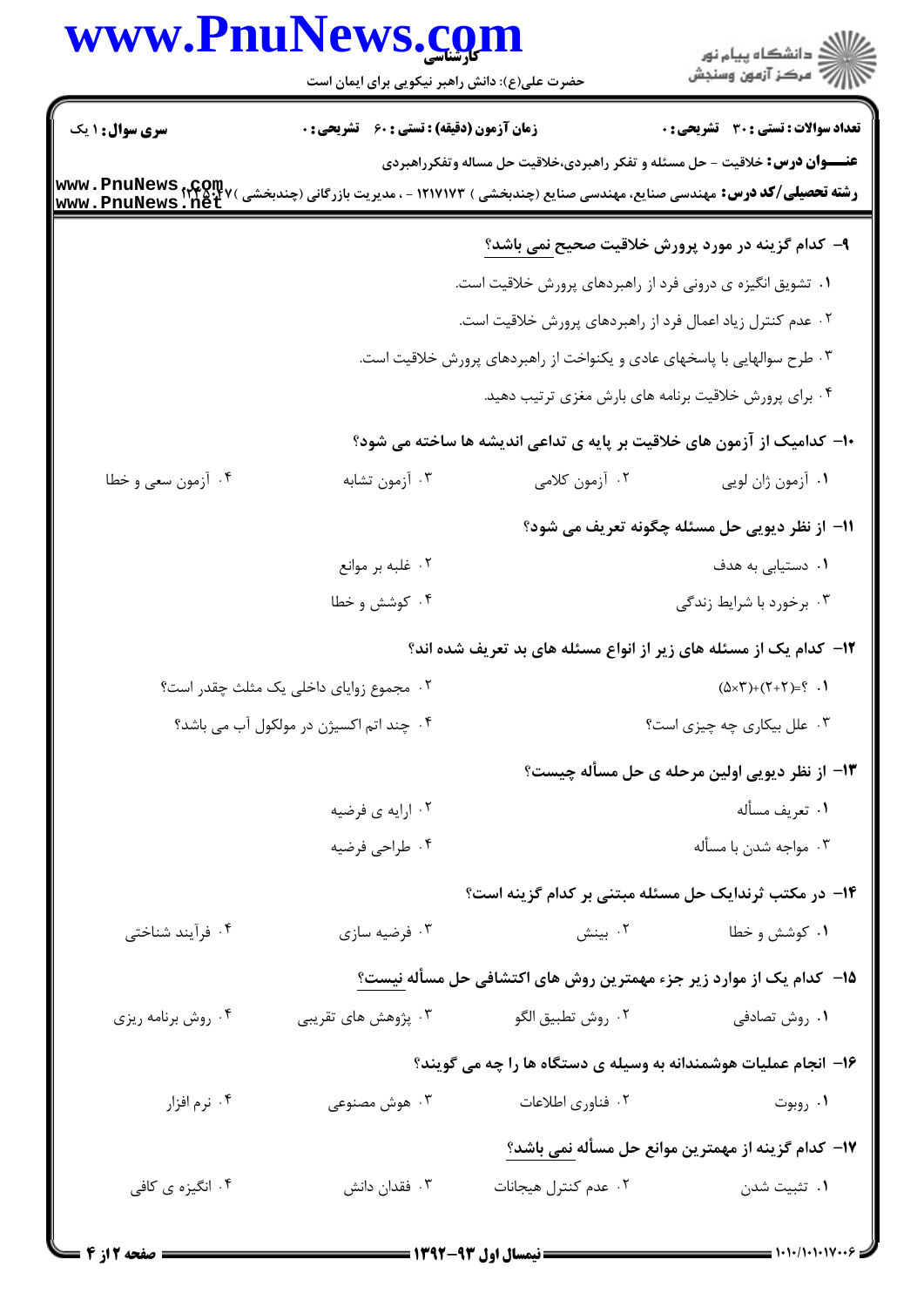|                         | حضرت علی(ع): دانش راهبر نیکویی برای ایمان است                                                                                                |                                                                                    | ر<br>دانشڪاه پيام نور)<br>ا∛ مرڪز آزمون وسنڊش           |
|-------------------------|----------------------------------------------------------------------------------------------------------------------------------------------|------------------------------------------------------------------------------------|---------------------------------------------------------|
| <b>سری سوال :</b> ۱ یک  | <b>زمان آزمون (دقیقه) : تستی : 60 ٪ تشریحی : 0</b>                                                                                           |                                                                                    | <b>تعداد سوالات : تستی : 30 ٪ تشریحی : 0</b>            |
|                         | <b>رشته تحصیلی/کد درس:</b> مهندسی صنایع، مهندسی صنایع (چندبخشی ) ۱۲۱۷۱۷۳ - ، مدیریت بازرگانی (چندبخشی ) www . PnuNews<br>www . PnuNews . net | <b>عنـــوان درس:</b> خلاقیت - حل مسئله و تفکر راهبردی،خلاقیت حل مساله وتفکرراهبردی |                                                         |
|                         |                                                                                                                                              | 18- در چه صورت تمرین باعث افزایش مهارت حل مسأله می شود؟                            |                                                         |
| ۰۴ خسته کننده نباشد.    | ۰۳ سنجیده باشد.                                                                                                                              | ۰۲ متنوع باشد.                                                                     | ۰۱ پیچیده باشد.                                         |
|                         |                                                                                                                                              |                                                                                    | ۱۹- از نظر مینربرگ تفکر استراتژیک چیست؟                 |
| ۰۴ نوعی یادگیری         | ۰۳ استنتاج                                                                                                                                   | ۰۲ دیدگاه                                                                          | ٠١ ايده پردازى                                          |
|                         |                                                                                                                                              | ۲۰- خلق یک چشم انداز برای سازمان بر کدام رویکرد تأکید دارد؟                        |                                                         |
| ۰۴ رویکرد پایین به بالا | ۰۳ رویکرد بالا به پایین                                                                                                                      | ۰۲ رویکرد عمودی                                                                    | ۰۱ رویکرد افقی                                          |
|                         | <b>۲۱</b> - مهمترین پشتوانه ی انگیزشی استراتژی های سازمان .<br>. است.                                                                        |                                                                                    |                                                         |
|                         | ۰۲ شکل گیری استراتژیک                                                                                                                        |                                                                                    | ٠١ دقت در استراتژيک                                     |
|                         | ۰۴ رسالت سازمان                                                                                                                              |                                                                                    | ۰۳ تفکر استراتژیک                                       |
|                         |                                                                                                                                              |                                                                                    | <b>۲۲</b> - بینش با است که دنیا را دگرگون می کند.       |
| ۰۴ عمل                  | ا دانش $\cdot$                                                                                                                               | ۰۲ خلاقیت                                                                          | ۰۱ تفکر                                                 |
|                         |                                                                                                                                              | ۲۳– از نظر جان کاتر کدام گزینه از خصوصیات چشم انداز مؤثر نمی باشد؟                 |                                                         |
| ۰۴ متمرکز باشد          | ۰۳ مهیج باشد                                                                                                                                 | ٠٢ منعطف باشد                                                                      | ٠١ مطلوب باشد                                           |
|                         |                                                                                                                                              |                                                                                    | <b>34</b> - كدام عبارت درباره ی مدل پنج فرمان صحیح است؟ |
|                         |                                                                                                                                              | ۰۱ بیش از اهداف نهایی،چشم به اهداف میانی داشته باشید.                              |                                                         |
|                         | ۰۲ در این مدل سازمان در چرخه ای از توسعه بصیرت و قدرت پاسخگویی به نیاز مشتریان قرار می گیرد.                                                 |                                                                                    |                                                         |
|                         |                                                                                                                                              | ۰۳ بیش از قابلیت سازی برای رقابت به دنبال تولید باشید.                             |                                                         |
|                         |                                                                                                                                              | ۰۴ بیش از یادگیری محیط به دنبال اطلاع گیری باشید.                                  |                                                         |
|                         |                                                                                                                                              | ۲۵– کدامیک از الگوهای تفکر استراتزیک یک الگوی چهار مرحله ای می باشد؟               |                                                         |
| ۰۴ مدل منتنزبرگ         | ۰۳ مدل جین لیدکا                                                                                                                             | ۰۲ الگوی گری هامل                                                                  | ٠١ پنيروليامسون                                         |
|                         |                                                                                                                                              | <b>۲۶- کدام عبارت از عناصر چرخه ی شکل گیری تفکر استراتژیک است؟</b>                 |                                                         |
| ۰۴ یادگیری از بازخور    | ۰۳ انتخاب                                                                                                                                    | ۰۲ کنترل                                                                           | ۰۱ برنامه ریزی                                          |

 $= 1.1.71.1.1V$